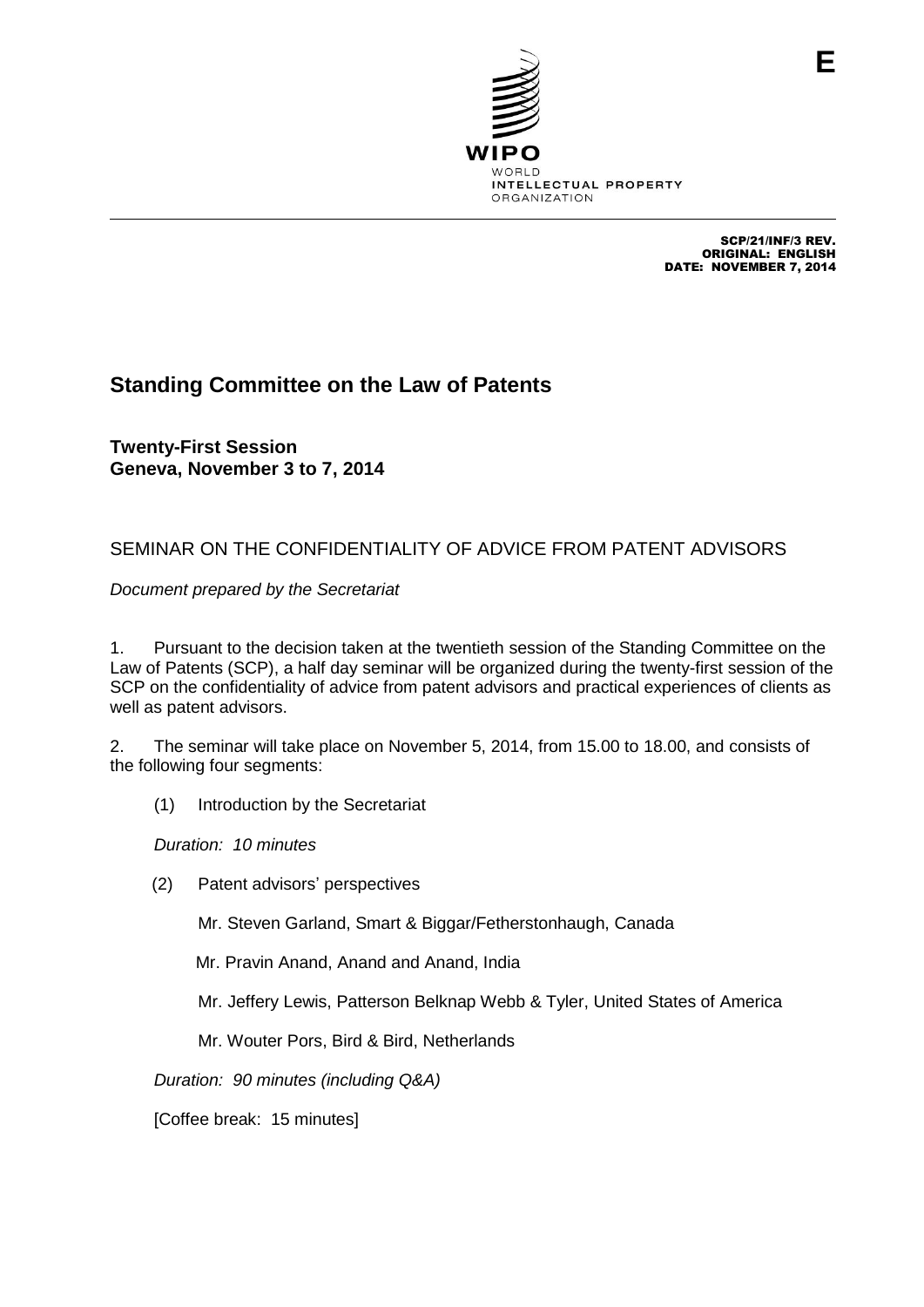(3) Clients' perspectives

Mr. Hans Blöchle, Head Global Intellectual Property of the Schindler Group, **Switzerland** 

Ms. Manisha A. DESAI, Assistant General Patent Counsel, Eli Lilly and Company, Indianapolis

*Duration: 45 minutes (including Q&A)*

(4) Member States' perspectives

*Duration: 20 minutes* 

3. The *curricula vitae* of speakers are as follows:

#### *Steven Garland*

Steven Garland has over 20 years of experience in intellectual property litigation of all types, including issues relating to patent, trademark, copyright, industrial designs, trade secrets and competition law. Steven has appeared before the Supreme Court of Canada, the Federal Court, Federal Court of Appeal, and the trial and/or appellate courts in the Provinces of Ontario, Nova Scotia and British Columbia.

Steven was named Canada's 2013 Trademark Litigator of the Year by Benchmark Canada. Several recent decisions in which he has acted as successful counsel have become leading cases, including: (i) Marlboro Canada v Phillip Morris (2012 FCA 201): Managing Intellectual Property 2013 Canadian Trademark Milestone Case of the Year; (ii) Amazon.com, Inc v Commissioner of Patents (2011 FCA 328): Managing Intellectual Property 2012 Canadian Patent Case of the Year; and (iii) Amazon.com, Inc v Commissioner of Patents (2010 FC 1011): LEXPERT Magazine 2010 Canadian Business Case of the Year.

Steven is a Past President of the International Association for the Protection of Intellectual Property (AIPPI) Canadian Group, and a Past President of the Intellectual Property Institute of Canada (IPIC). He is also an adjunct professor at the University of Ottawa Law School, where he teaches patent law. Steven is a regular writer and lecturer on intellectual property matters, both in Canada and internationally.

## *Pravin Anand*

Pravin Anand is a Managing Partner of Anand and Anand. His area of practice is intellectual property, litigation and dispute resolution.

Pravin completed his law studies in New Delhi in 1979 and since then has been practicing as an Intellectual Property Lawyer. He has been a counsel in several landmark IP cases involving the first Anton Piller Order (HMV cases); the first Mareva Injunction Order (Philips case); the first Norwich Pharmacal Order (Hollywood Cigarettes case); Moral rights of Artists (Amarnath Sehgal case); Recognition for Pro-Bono work for rural innovators at the grass root level' (National Innovation Foundation Award - Govt. of India); First order under the Hague Convention (Astra Zeneca case) and several significant cases for pharma clients such as Novartis, Pfizer and Roche.

Pravin is a co-author of the two volumes of Halsbury's Laws of India on Intellectual Property and serves on the editorial board of many leading journals on IP jurisprudence and international legal magazines. He has spoken extensively as a thought leader at various forums including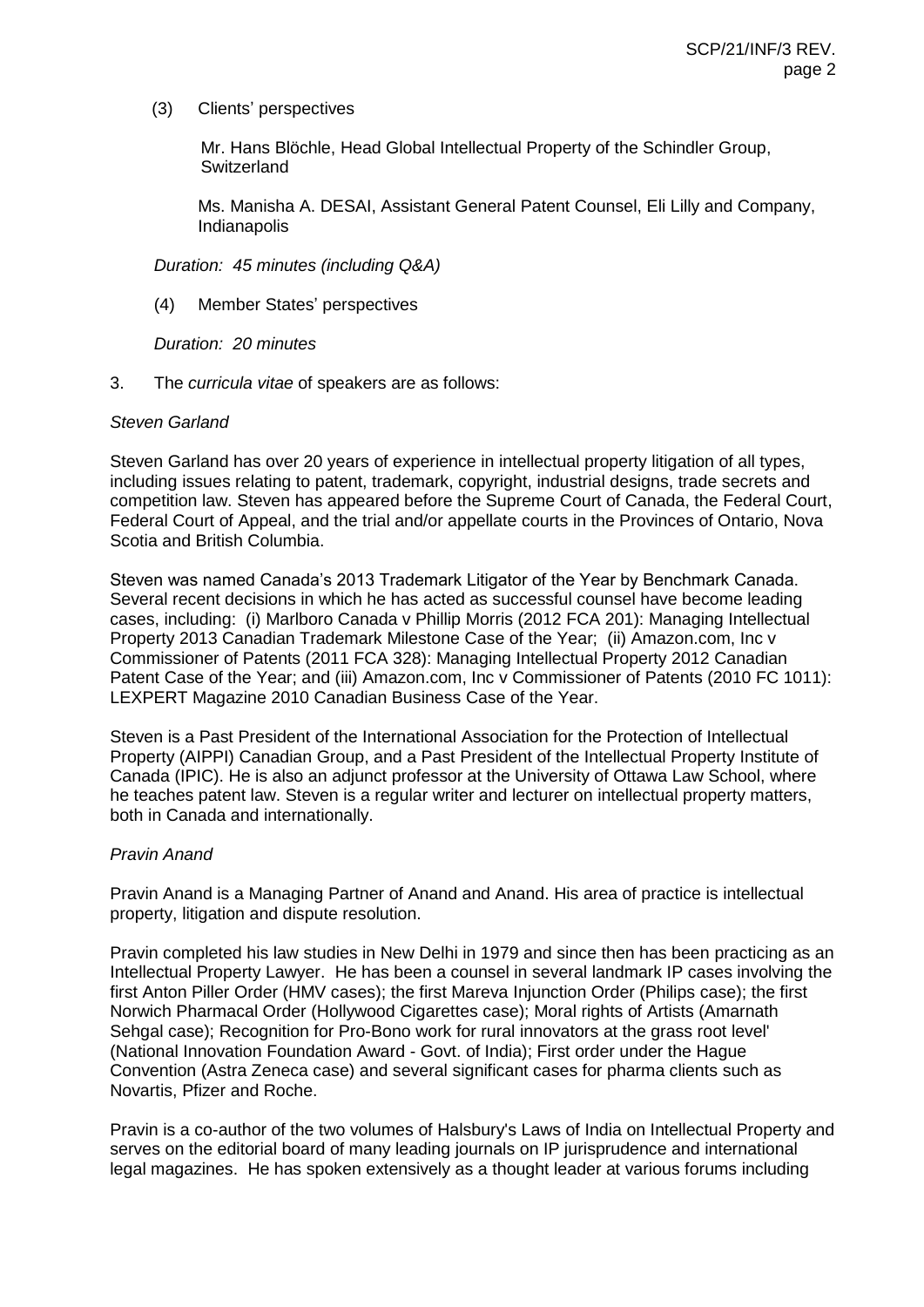WIPO, AIPPI, INTA, LES, IBA, LAW ASIA and the UN Conference on LDCs in the Digital World. The prominent awards and accolades accorded to Mr. Anand recently include: Best of the Best (Legal Media Group Expert Guide); IAM Patents1000 Gold (2014) Category Lawyer; WTR 1000 Gold (2014) Category Lawyer; "Highly Recommended Leading Lawyer" in Intellectual Property − Chambers and Partners (2014); 'Leading Individual' for intellectual property – Legal 500 (2014); Features as a recognized lawyer for IP Litigation in the Asialaw Leading Lawyers 2014; and the First Indian Legal Practitioner to receive the 'AIPPI Award of Merit'.

### *Jeffrey I.D. Lewis*

Jeffrey I.D. Lewis is a partner in Patterson Belknap Webb & Tyler LLP, New York City (www.pbwt.com), where he focuses on patent litigation, for both plaintiffs and defendants, as well as counseling, opinions and transactions. He also is Past President of the American Intellectual Property Law Association (AIPLA) and AIPPI-US (the United States national group of the Association Internationale pour la Protection de la Propriété Intellectuelle). Mr. Lewis, a patent attorney, received his B.S.E. in chemical engineering from the University of Connecticut and J.D. cum laude from the Benjamin N. Cardozo School of Law, where he has served as an Adjunct Professor since 1999. He has been an Alexander Judicial Fellow to Hon. Marion T. Bennett of the U.S. Court of Appeals for the Federal Circuit, a Trustee of the American Intellectual Property Law Educational Foundation, represented AIPLA amicus curiae in several cases before the U.S. Supreme Court, and currently is active in numerous professional and civic organizations. Chambers USA described Mr. Lewis as "relaxed, gracious and exceptionally good in court." He also has been recognized in numerous publications including Super Lawyers and The International Who's Who of Life Sciences Lawyers, and Euromoney/Institutional Investor's Benchmark has listed Mr. Lewis as a "National Star" for Intellectual Property, "Federal Circuit Star" for Appellate work, and New York "Litigation Star." Mr. Lewis is a frequent author and lecturer on patent and patent litigation issues. jidlewis@pbwt.com

### *Hans Blöchle*

Hans Blöchle is Head Global Intellectual Property of the Schindler Group and is responsible for all IP matters of the world's number 2 in elevators and escalators.

He holds a master degree in process engineering from University of Karlsruhe, Germany. In1990 he qualified as a European Patent Attorney and he is a Swiss Patent Attorney since commencement of the Swiss Patent Attorneys Act in 2011. In 1985 he started his career as Patent Professional at the Corporate Patent Department of Robert Bosch GmbH, Stuttgart. Since 1995 he is globally responsible for all IP matters including litigation in the Schindler Group. Under his dedicated leadership Schindler won more than 30 law suits in Germany, France, Spain, Italy, Brazil, China and USA. A special assignment was to defend Schindler in a multinational patent conflict with a big US competitor. Further he is engaged in several professional associations and played a substantial role in the creation of the Swiss Patent Attorneys Act. Schindler is a family company with 50'000 employees worldwide in a highly competitive industry with 5 global players and a multitude of SMEs doing local business. Schindler holds IPR in more than 100 countries for elevators in all kinds of buildings and marine ships.

#### *Manisha A. Desai*

Manisha A. Desai is Assistant General Patent Counsel at Eli Lilly and Company, Indianapolis, Indiana. Since joining Lilly's patent division in 1999, she has worked on the procurement and enforcement of patents worldwide. She currently manages patent litigation in the United States and in various emerging markets, including Latin America, Russia, the Middle East, and South Asia.